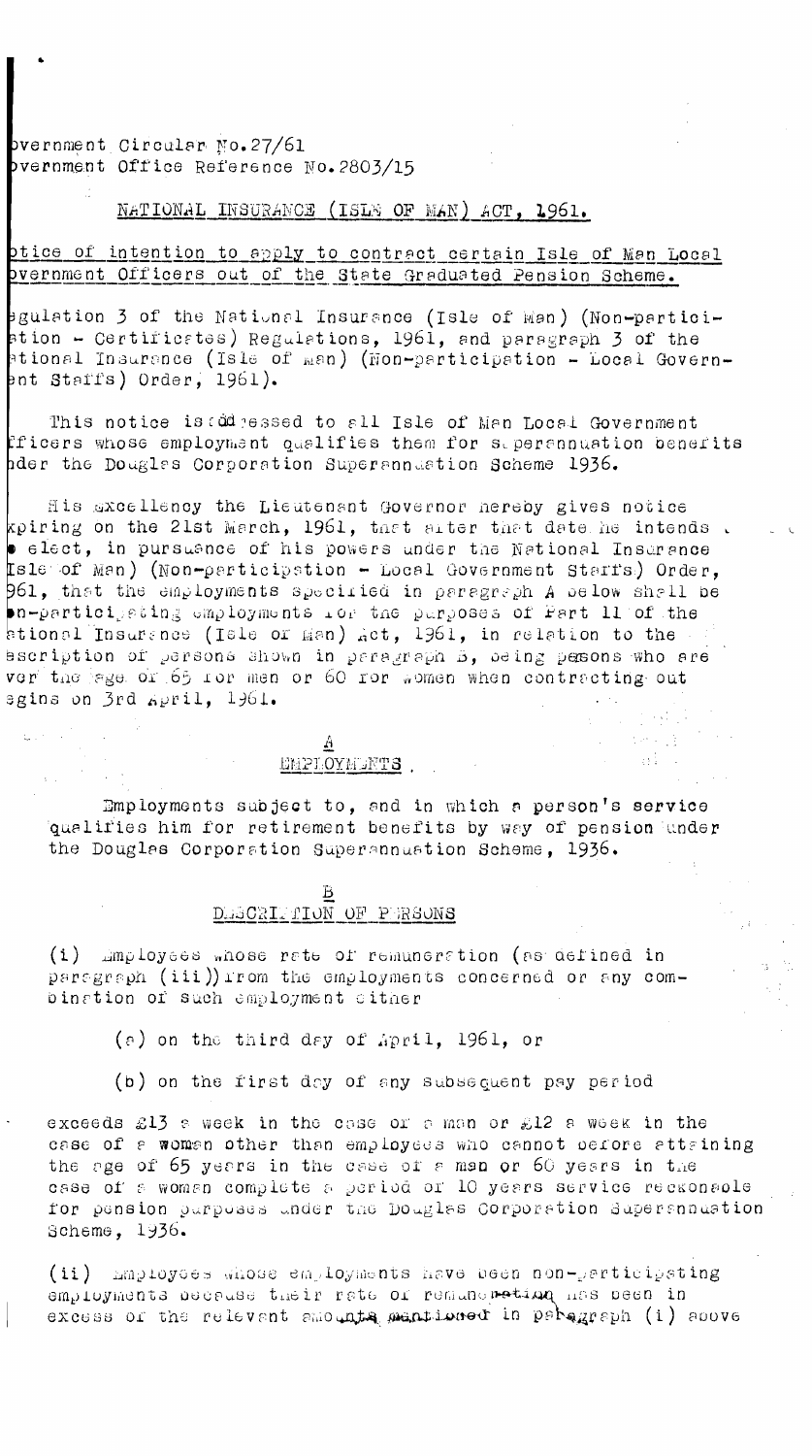and who have continued without a break in employment under the sameemployer or employers at a lesser rate of remuneration (as defined in paragraph (iii) below) provided that either':

(s) on the first day or any pay period such lesser rate of remuneration exceeds £11 a,week in the case of a man or £10 a week in the case of a woman; or

(b) in allesse not failing within the preceding subparagraph, the reduction is due to the working of shorter hours by reason of incapacity, so however that any employee whose remuneration is reduced on this ground shall not remain within the category of persons described in this paragraph arter the expiry of the pay period current twelve months arter the reduction  $beginmathbf{b}$ 

(iii) .bor the purpose of the foregoing paragraphs the expression remuneration means the employee's pasic salary or wages together with the money value of any apartments, rations or other allowances in kind appertaining to his employments and any emoluments which are a usual incident. of his employment but excluding any travelling or subsistence allowances or other moneys to be spent, or to cover expenses incurred for the purposes of his employment. Provided that where the remuneration as so ascertained is not constant, the rate of remuneration for each pay period shall be regarded as exceeding the relevant amount specified in the foregoing paragraphs  $(i)$  and  $(ii)$  if the remuneration ascertained as aforesaid, expressed as a weekly rate, will normally exceed that amount for more than half the weeks in any period of twelve months including the pay period in question.

The election will be made by means of an application by the Governor to the Registrar of Non—participating :imployments, who will be asked for a certificate providing that the persons referred to above shall be contracted out of the graduated national insurance scheme. If he thinks fit the Registrar may, in the light of any representations made by persons to whom this notice is given, or by organisations representing those persons, derer the issue of a certificate to enable the decision to apply for contracting out to be further considered oy those concerned.

.L)y order

a. R. St. n. DAVISS

Government secretary.

•

Government Office, Isle of Man.

March, 1961.

a na st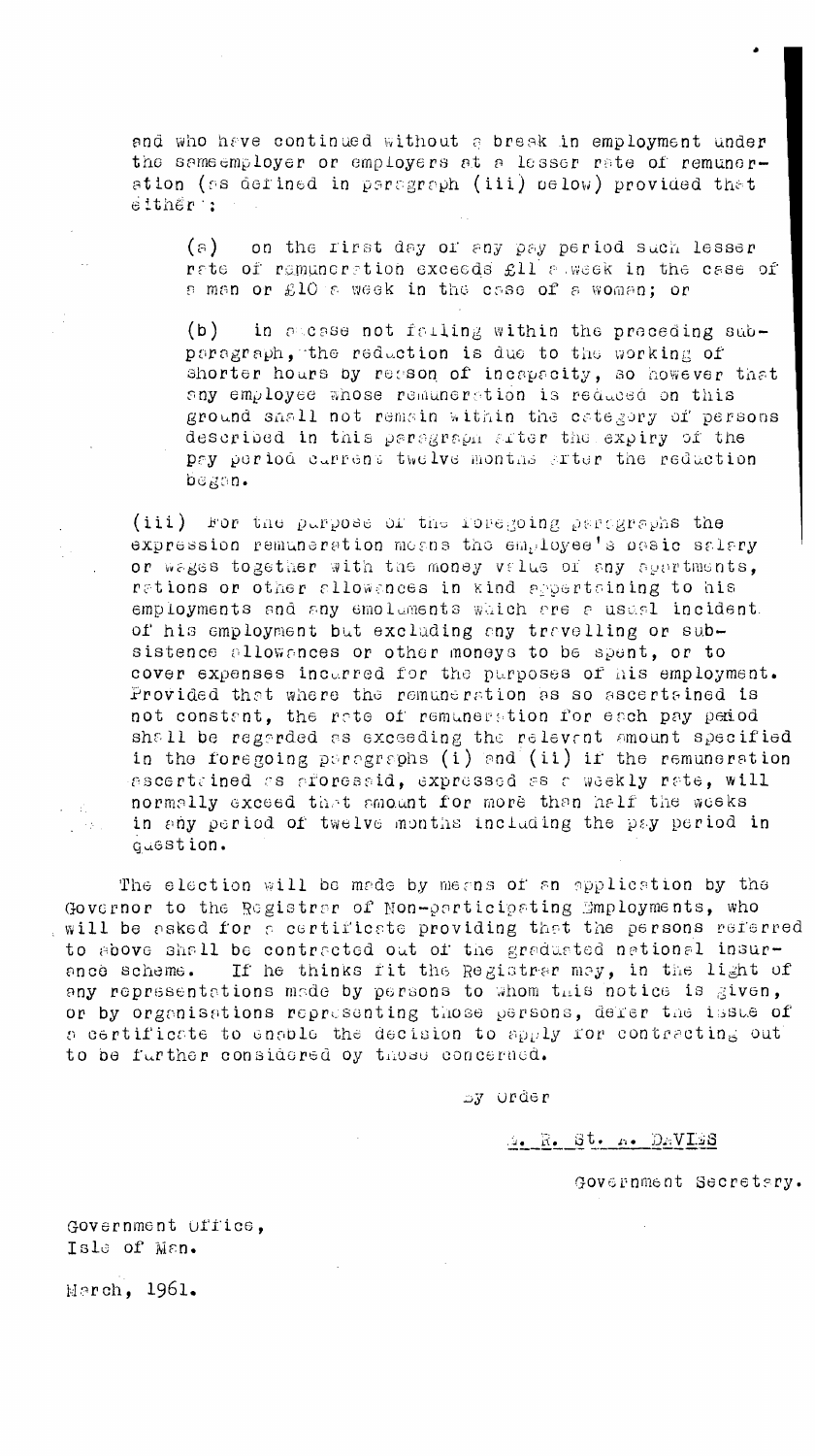EXPLINATORY NOTE

(This is not part of the Notice of Intention but is intended to show its general effect.)

The purpose of the Notice of Intention is to inform employees who are subject to the Douglas Corporation Superannuation Scheme that the Governor, acting on behalf of the employing bodies, will apply for a certificate of non-participation. The proposed certificate would provide procdly that such employees would be contracted out of the new graduated national insurance scheme (starting in april, 1961) if getting<br>more than £13 a week (men) or £12 a week (woman). The pay to be taken into secount for this purpose is described in para-<br>graph (i) under column B of the Notice. It would follow that employees getting less than these amounts would take part in the graduated scheme next April.

Some employees gutting more than these amounts would also take part in the graduated scheme. These would be employees who could not be contracted but on age grounds (i.e. people who are over the age of 65 ior men or 60 for women when contrecting out begins or who are under the age of 18; and also people who cannot complete ten gears of service reckoning for pension parposes by age 65 (men) or age 60 (women).

The certificate would also provide that any employees who became contracted out of the graduated scheme would continue to be contracted out, if in the same employment under the same<br>employer their pay fell, unless it fell below £11 a week (men) and £10 a week (women).

The Governor's application to the Registrar of Nonparticipating Employments for a certificate will be made some time sfter 21st March, 1961. It is open to any of the<br>employees referred to in the first paragraph of the Notice of Intention, or organisations representing them, to make representations spout what is proposed (s.e last paragraph of the Notice).